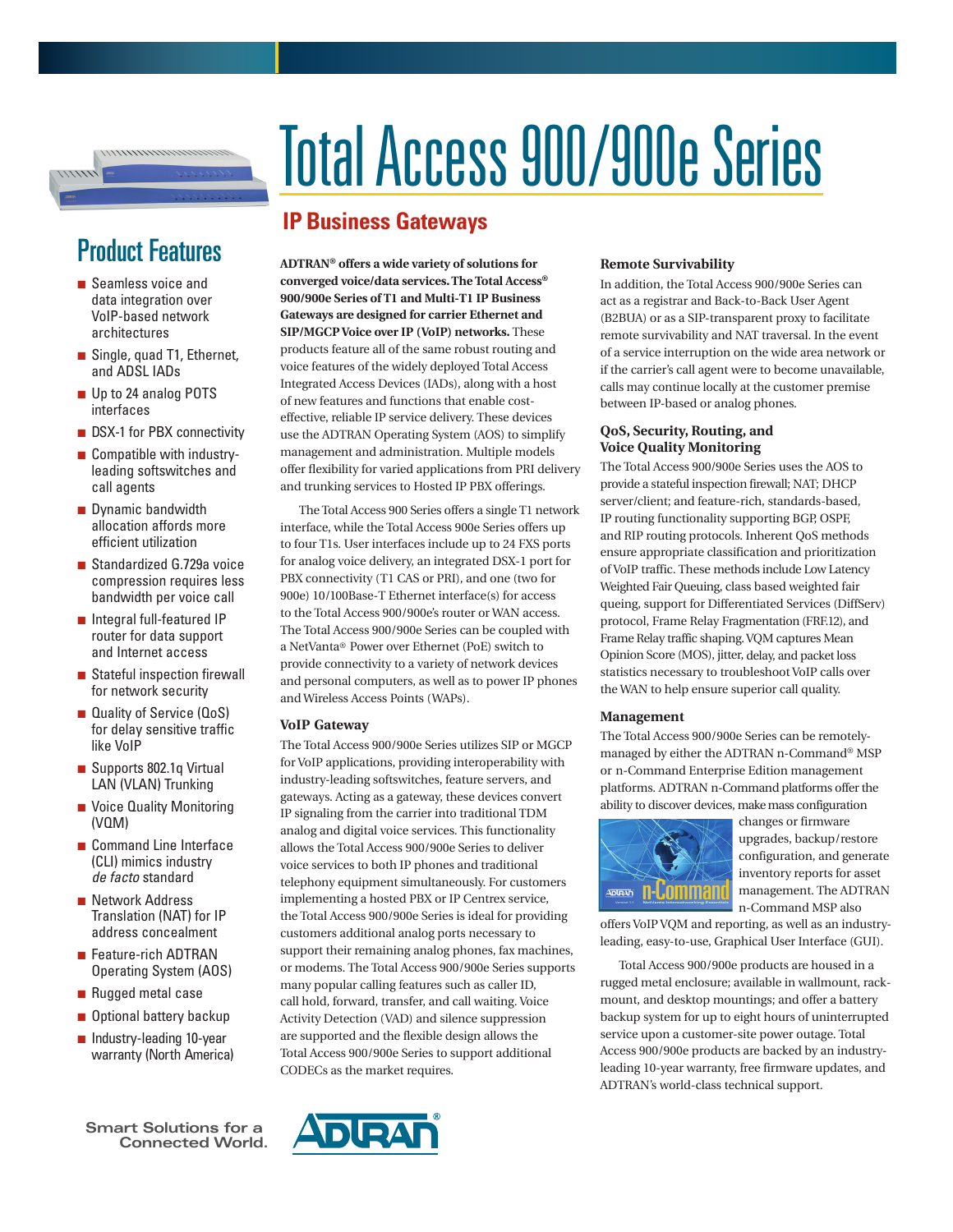

# Total Access® 900/900e Series

# **IP Business Gateways**



# Product Specifications

## **Physical Interfaces**

### **WAN**

- Single T1/FT1 (900 Series)
- Quad T1/FT1 (900e Series)
- Single Ethernet (900 Series)
- Dual Ethernet (900e Series)
- ADSL/ADLS2+ (Annex A) (904 and 908 only)
- RJ-48C

### **LAN**

- Single auto-sensing 10/100Base-T (900 Series)
- Dual auto-sensing 10/100Base-T (900e Series)
- Full duplex
- RJ-45
- May also be used as the WAN interface
- Supports 802.1q VLAN trunking

### **Digital Voice**

- RJ-48C
- T1 CAS support
- PRI
- Signaling Methods
- ❏ E&M Wink ❏ E&M Immediate ❏ Feature Group D

### **Analog Voice**

- 4, 8, 12, 16, and 24 FXS POTS via 50-pin amphenol
- 68.5 Vrms with 20VDC offset maximum ring voltage
- Sinusoidal ringer waveform
- 48 V, nominal on-hook battery voltage
- 30 mA, nominal loop current
- **FXS 2-wire impedances**
	- $\Box$  600  $\Omega$   $\Box$  900  $\Omega$
	- $\Box$  600 Ω+2.16μF  $\Box$  900 Ω+2.16μF
- **FXO 2-wire impedances**
	- $\Box$  600  $\Omega$ +2.16 $\mu$ F  $\Box$  900  $\Omega$ +2.16 $\mu$ F
- Integral FXO (900e Series)
- Signaling Methods
	- ❏ Loop Start ❏ Ground Start ❏ DPT

### **Craft**

### ■ DB-9

### **Processor and Memory**

- **RAM:** 64 Mb RAM (TA900) 128 Mb RAM (TA900e)
- **Flash:** 32 Mb Flash

### **VoIP Protocol**

- SIP
- MGCP (FXS interfaces only)

## **Packet-based Voice Resources**

- **CODECs** 
	- ❏ G.711-64k PCM ❏ G.729a-8k CS-ACELP
- G.168 Echo Cancellation
- Up to 64ms Echo-tail length
- Supports up to 30 channels (900 Series), 60 channels (900e Series)
- Supports T.38 sessions

### **Media Stream**

- **RTP/UDP/IP (RFC 3550)**
- RTP payload for DTMF digits (RFC 2833)
- Supports port-to-port hairpin call
- SDP (RFC 2327)

### **NAT Traversal and Remote Survivability**

- B2BUA SIP Registrar for IP phones
- SIP transparent proxy with survivability

### **Tone Services**

- **Local DTMF Detection**
- **Local Tone Generation** 
	- ❏ Dialtone ❏ Busy
	-
	- ❏ Call Waiting ❏ Alternate Call Waiting
- **Ringing**
	- ❏ Distinctive Ring

### **Calling Feature Support (varies with feature server/gateway)**

- **Caller ID**
	- ❏ Name and Number (MDMF, SDMF)
	- ❏ Call Waiting IAD
- **Voice Mail**
	- ❏ Stutter dialtone
	- ❏ Visual Message Waiting Indicator (VMWI)
- **Call Hold**
- **Call Forward**
	- ❏ Busy Line ❏ No Answer
- **Call Transfer**
	- ❏ Blind, Attended
- **Call Waiting**
- **Distinctive Ring**
- **Do Not Disturb**
- **Three-way Calling**
- **Call Return**
- **Speed Dial**
- **3-way Conferencing (3WC)**

# ❏ Receiver Off Hook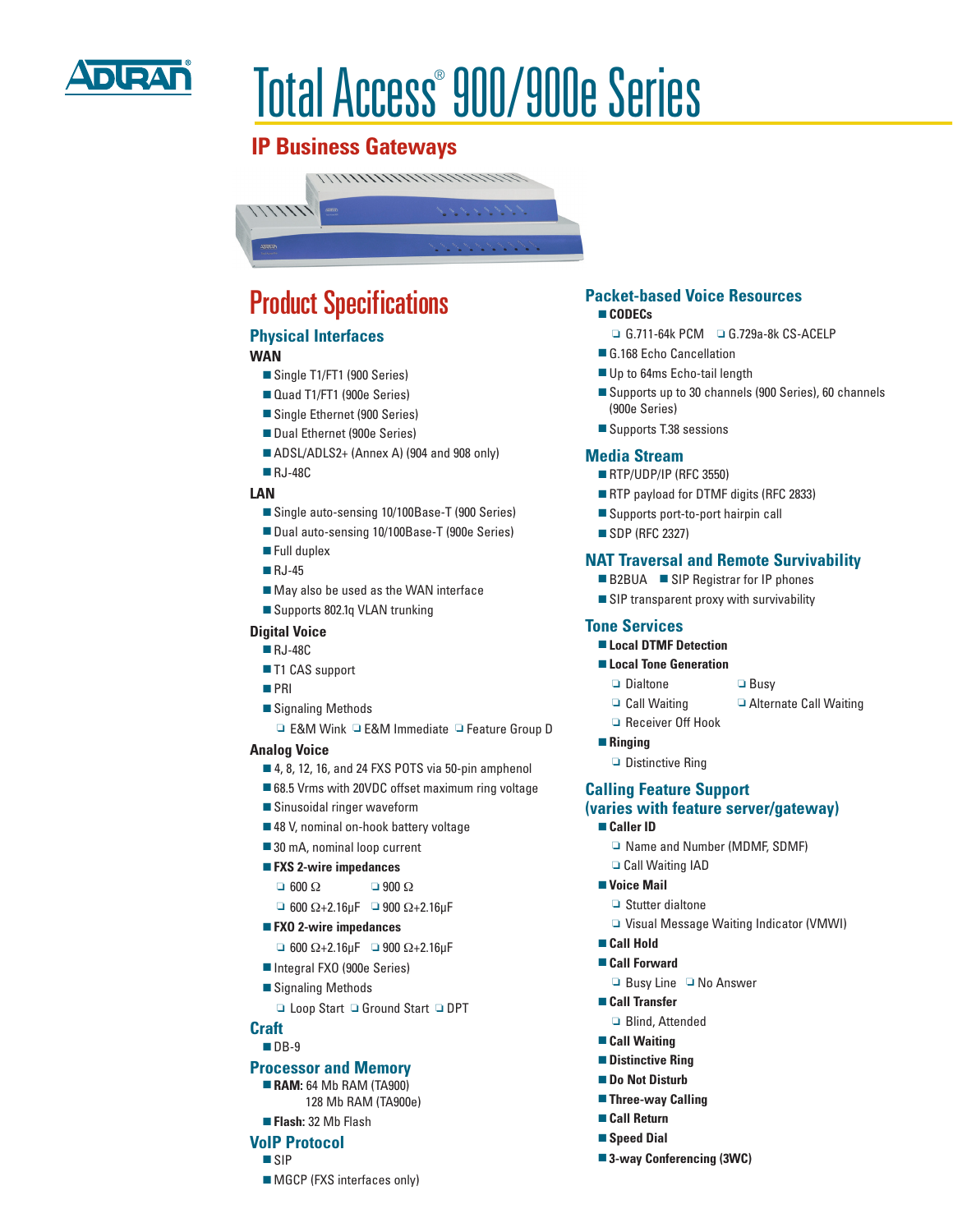





Total Access 908 (rear panel) Total Access 916e (rear panel)

### **Security**

### **Firewall**

- Stateful Inspection Firewall
- Denial of Service (DOS) Protection
- Access Control Lists
- Application Level Gateways
- Packet Filtering

### **Network Address Translation**

■ Basic NAT (1:1) and NAPT (Many:1)

### **Quality of Service (QoS)**

- Low Latency and Weighted Fair Queuing (WFQ) ■ DiffServ packet marking and recognition
- Frame Relay Fragmentation
- Traffic Monitoring (NetFlow 9)

### **Voice Quality Monitoring (VQM)**

- Mean Opinion Score (MOS) prediction
- Jitter, Delay and Packet Loss
- Past and Active Calls

### **Protocols**

- BGP Multilink Frame Relay
- OSPF PPP
- RIP (v1 and v2) Multilink PPP
- GRE HDLC
- IGMP V2 PAP and CHAP
- Frame Relay Multi-VRF

### **Routed Protocols**

### ■ IP

**DHCP**

■ Client ■ Relay ■ Server

### **Mangagement and Utilities**

- Familiar Command Line Interface (CLI)
- Web-based GUI
- n-Command<sup>®</sup> support
- SNMP v2 and v3
- SYSLOG logging
- Telnet, Craft/Console Port, SSH, Ping, Trace route, NTP
- TCL Scripting

### **Firmware Upgrade**

- FTP X-Modem
- TFTP HTTP

### **Environment**

- **Operating Temperature:** 0° to 50 °C (32° to 122 °F)
- **Storage Temperature:** -40° to 70 °C (-40° to 158 °F)
- **Relative Humidity:** Up to 95%, non-condensing
- **Maximum Altitude:** 10,000 feet

### **Physical and Power**

### ■ **Chassis**

- ❏ Wallmount
- ❏ 1U Rackmount
- ❏ Desktop metal enclosure

### ■ **Dimensions:**

- ❏ Total Access 904/908 1.72" H x 12.5" W x 7.5" D
- ❏ Total Access 912/916/924 1.72" H x 17.2" W x 8.5" D
- ❏ Total Access 900e Series 1.72" H x 17.2" W x 10.5" D
- **Weight:**
	- $\Box$  Total Access 904/908 3.5 lbs.
	- ❏ Total Access 912/916/924 5.5 lbs.
	- ❏ Total Access 900e Series 6.5 lbs.
- **Power:** 120 VAC, 60 Hz AC Power Supply
- **Battery Backup:** Optional eight-hour system

| <b>LEDs</b> | Total Access 900 | <b>Total Access 900e</b> |
|-------------|------------------|--------------------------|
|             |                  |                          |

- ❏ Power ❏ DSX-1 ❏ LAN 1–2 ❏ Voice ❏ Link ❏ Ethernet Link ❏ Data ❏ TD/RD ❏ Ethernet Activity
- ❏ Status ❏ Net ❏ Net 1–4

### **Agency Approvals**

- FCC Part 15, Class A
- FCC Part 68
- Industry Canada CS03
- ETL and Canadian ETL (C-ETL)

### **Warranty**

■ 10 years (North America)

### **Battery Backup Options**

■ Rackmount or Wallmount



Total Access Rackmount or Wallmount 1175044L1 Total Access Wallmount 1175044L2